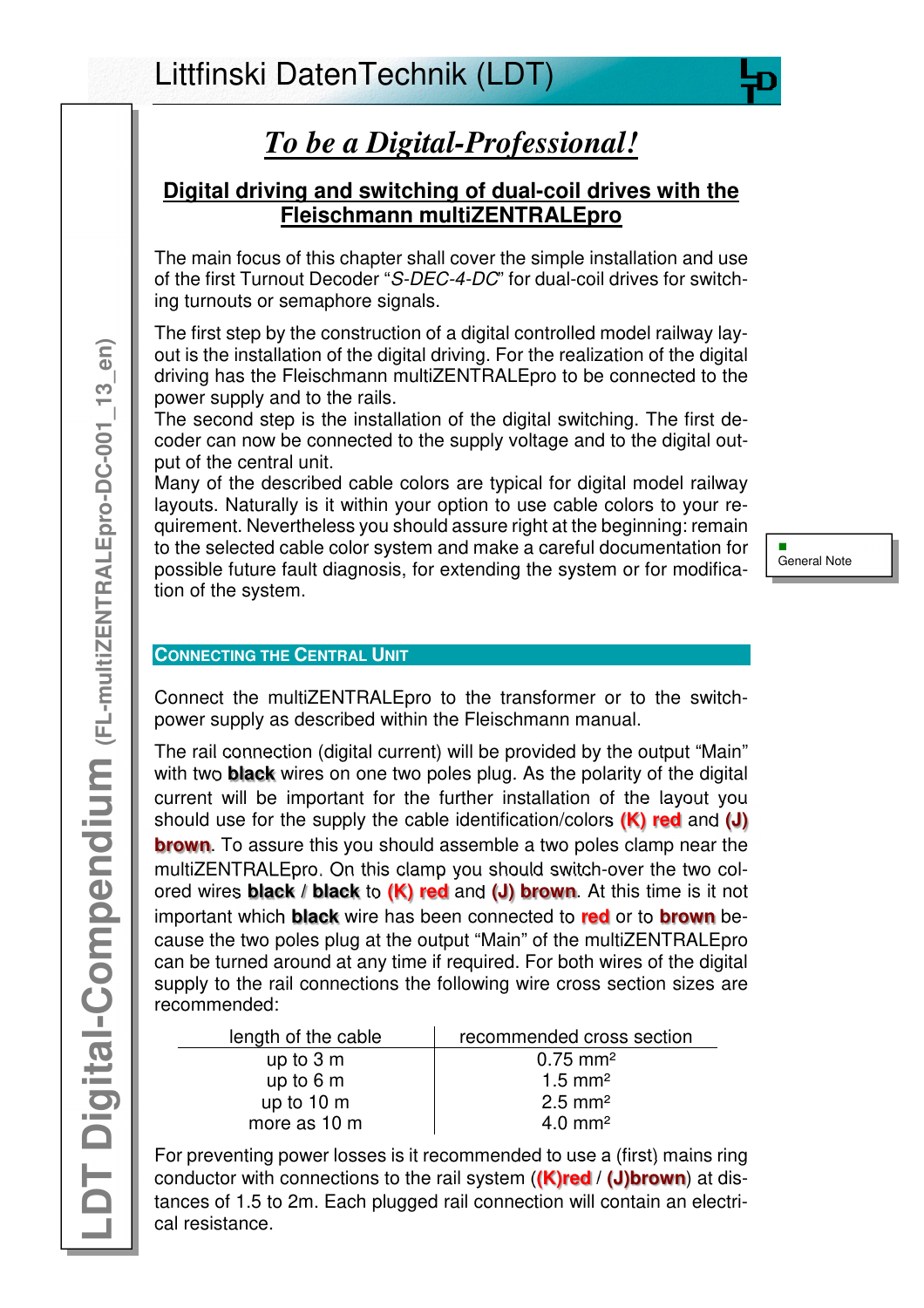This resistance will be enlarged by corroded contacts etc. The resulting voltage drop at the rail connections reduces the digital voltage and it can be possible that "remote" track sections will eventually not get the full digital current – disturbances or inexplicable abnormal behavior can be expected. A sufficient diameter of the supply-wire contains a considerable lower resistance and assures therefore the full supply of the voltage to the rails.

뉴

The below picture sample shows the general connection of a central unit and the additional power supply connections at your model railway layout:



п Connection of the Fleischmann multiZENTRALEpro (page\_960)

## **THE FIRST TURNOUT-DECODERS (S-DEC-4-DC)**

Now to the second step for the digital switching of your digital model railway layout. Also the Turnout-Decoders requires a connection to the power supply (12 – 18 V  $\sim$ ) and to the digital voltage. All digital commands as well as to the loc-decoders will be transmitted on this way.

The Fleischmann multiZENTRALEpro transmits data with the DCC-format for the driving of the locomotives and the switching of the turnout decoders. For the controlling of dual coil drives is therefore the application of a 4-fold turnout decoder "S-DEC-4-DC" suitable.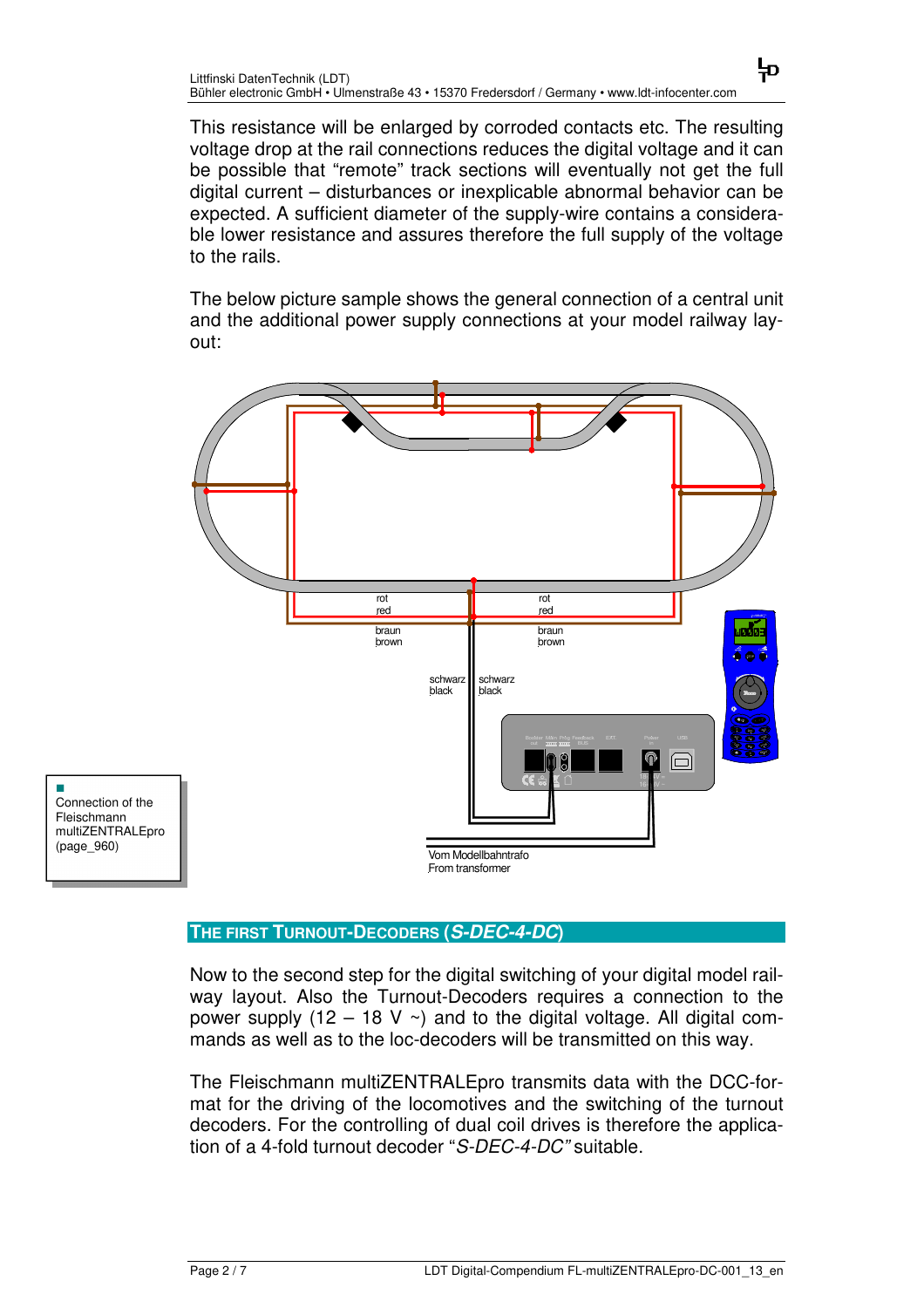뉴



Power supply (black cables at the above sample) will be required for the module itself and the switching of the coil drives. The decoder module requires a spacing current flow of about 0.1 Ampere. Each of the four outputs can cover a maximum switching current load of up to 1 Ampere.

By connecting the supply voltage of  $12 - 18$  Volt  $\sim$  please pay careful attention that you use the two inputs of the clamp KL2 which are marked with "~". One of the two terminals of the supply voltage should never be connected to the ground output " $\perp$ " of the 3 poles clamp KL2. In this case the decoder will be destroyed as shown within the following connection sample.



Correct connection of the external supply voltage (page\_508)

Ē,

The turnouts or signals have to be connected with three cables (**blue** / **yellow** / **blue**), which can be of a preferable short length, by a considerable close distance of the decoder to the respective turnout or signal. The common conductor of the turnout- or signal-drive (**yellow**) shall be connected to the middle contact of the decoder module marked by a digit. The clamps marked with "G" and "R" are supposed for the coil drives and are indicating the turnout position to be switched (G for straight and R for round).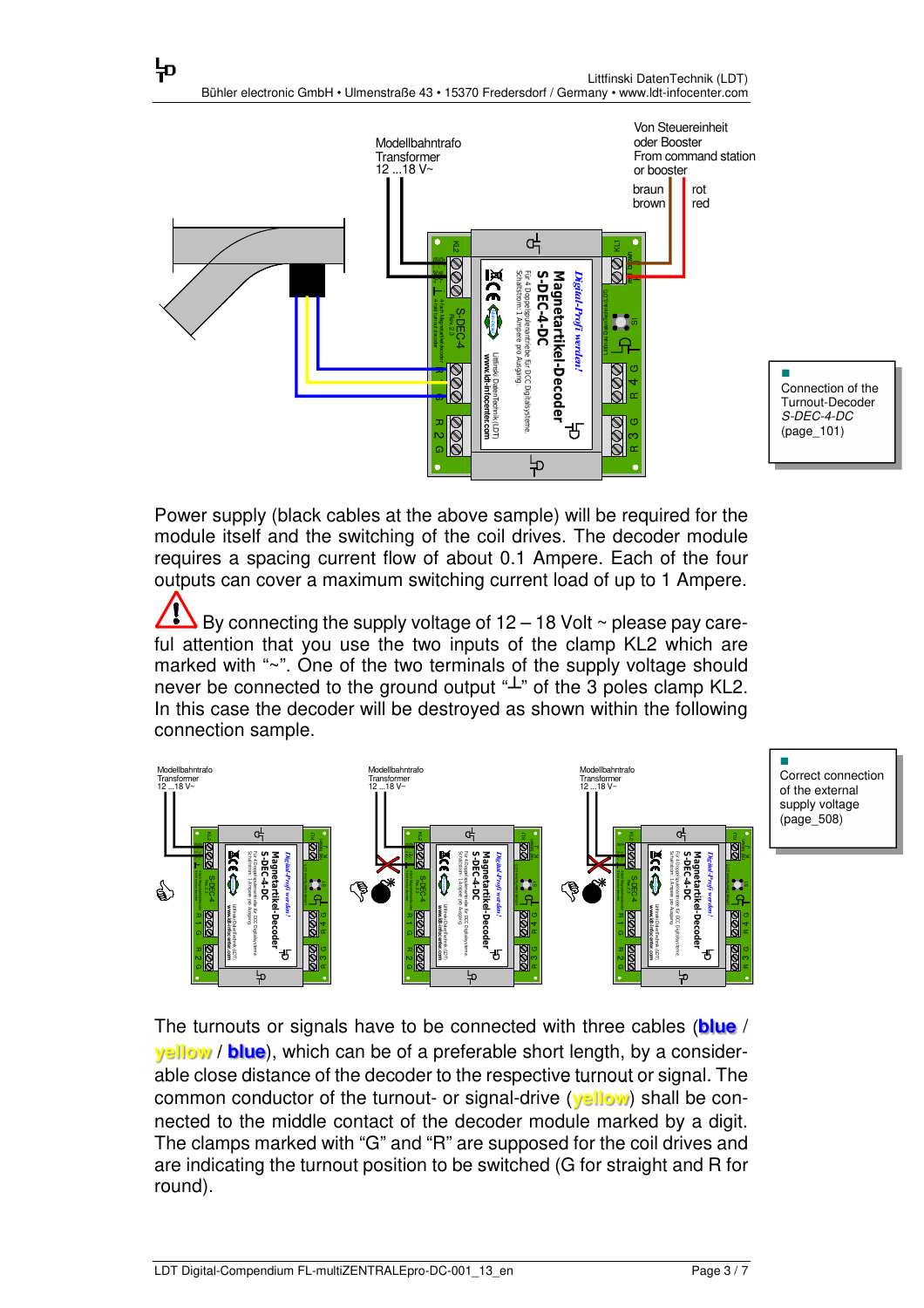#### Ē. General Note

If it is required to extend the connection cables of a turnout drive it has to be taken care of a sufficient diameter of the connection wires. For a maximum current of 1 Ampere at the decoder output is the ordinary used wiring of 0.14 mm<sup>2</sup> not sufficient. We recommend to use wires of 0.5 mm<sup>2</sup> for a sufficient installation.

뉴

If the available digital current supply from the multiZENTRALEpro for driving and operating the layout will be insufficient is it required to use additional digital amplifiers. This requires naturally additional wiring installation and further cost (expensive digital current).

You can extend your Fleischmann Digital Layout by up to 10 Digital-Booster "DB-2" by using the Adapter "Adap-Roco". Each DigitalBooster "DB-2" supplies an additional current of 2.5 Ampere.

The next sample shows the connection of two from four possible turnouts and the connection of a further decoder module for additional four turnouts.



It is recommended to install a separate second main ring conductor for the digital current to the turnout- and switch decoders (**(K) red** / **(J) brown**) and a third main ring conductor for the voltage supply (**black**).

The digital information for the accessory decoders should never be taken directly from the rails. The driving locomotives can influence the digital signal by producing continually a kind of loose contact signal. This can result to the problem that the decoder cannot understand the single signal. For this reason will be the loc commands continually repeated.

Especially for the switch commands which will not be transmitted several times as done by the loc commands is it possible that commands will be getting lost if the digital information have been taken directly from the rails.

Ē. Connecting several Turnout Decoders S-DEC-4-DC (page\_961)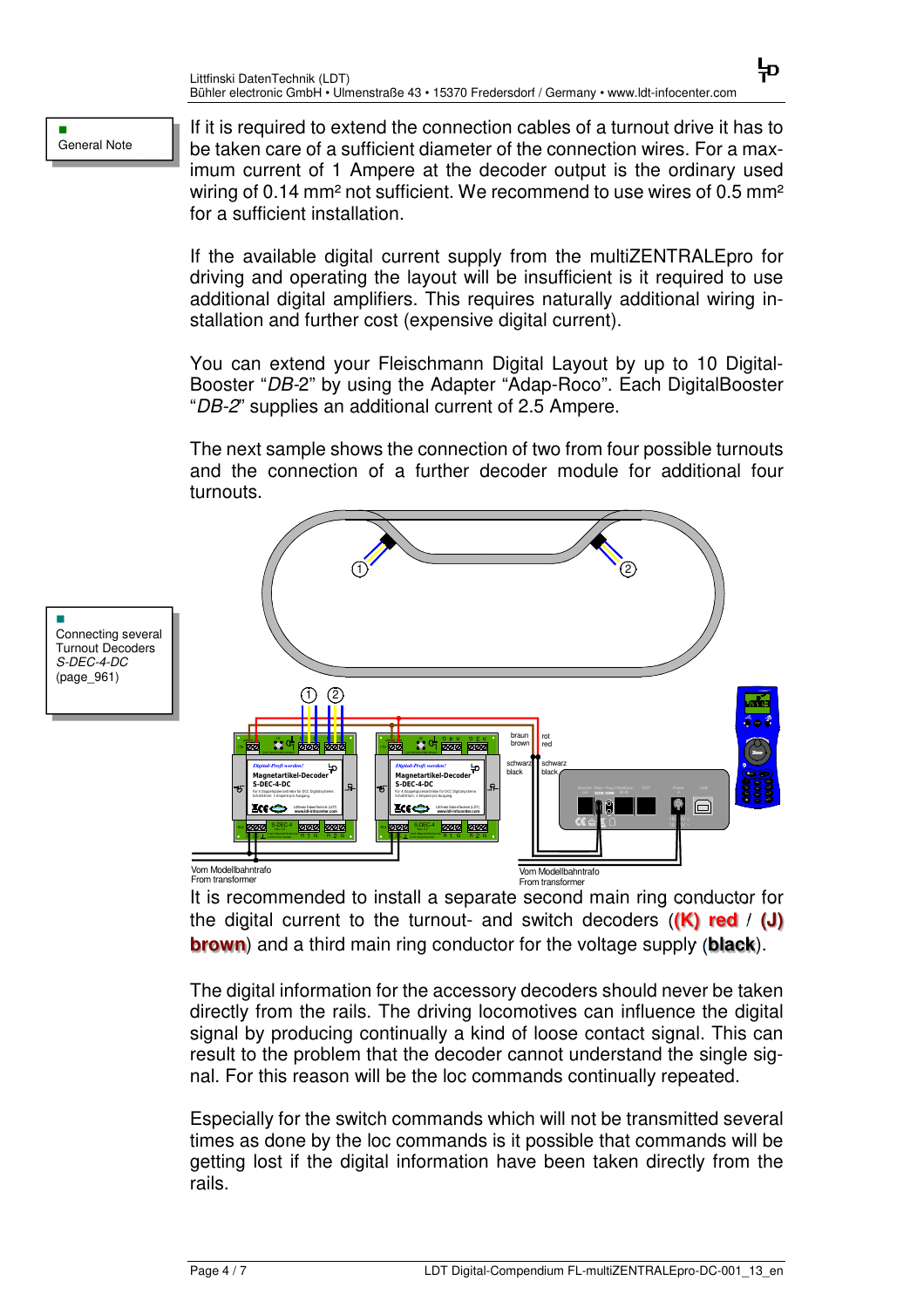

Ringleitung Versorgung Ring conductor supply

There are as well some recommendations for the wire cross-section dimension of the two main ring conductor wires. As there will be a low current flow only the wire dimension can be a little smaller.

| length of the cable  | recommended cross section   |
|----------------------|-----------------------------|
| up to $10 \text{ m}$ | $0.75 \text{ mm}^2$         |
| more as 10 m         | $1.0 - 1.5$ mm <sup>2</sup> |

At least after completion of the wiring installation you should start a first test and the placing of a suitable digital address for the turnout (or signal).

## **THE FIRST PROGRAMMING**

뉴

The assignment of digital addresses has to be carried out individually for each module. The address is valid for the respective complete group of four (e.g.  $1 - 4$ ,  $5 - 8$ ,  $9 - 12$  etc.). For setting the address (= read-in address) you have to connect a turnout to the output 1 at the module.

The turnout will start switching at a 1.5 second interval after activating the programming key at the decoder. The decoder module is now in a learning mode. Now is it required to select and activate a turnout  $(1 - 4)$ , 5 – 8, etc.) at the die multiZENTRALEpro. The decoder module takes over the four addresses for the four outputs and confirms the setting by switching the connected turnout for a short period a little faster.

If the decoder does not confirm the setting by an accelerated switching of the turnout you should turn around the 2-poles plug at the output "Main" of your multiZENTRALEpro. This will match the correct polarity of the digital current for all decoders.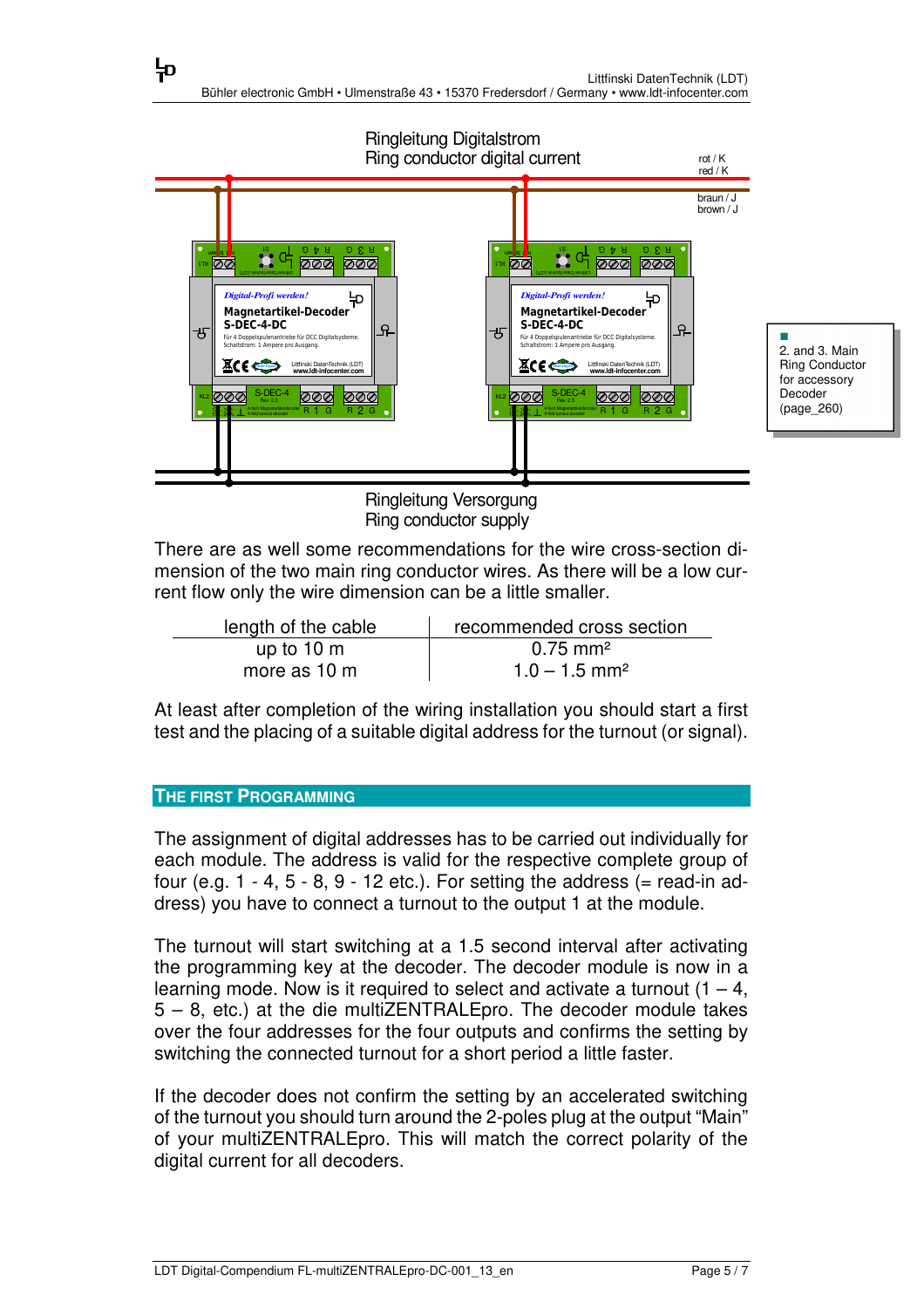Depressing again the programming key at the decoder will complete the setting of addresses. The addresses are now permanently stored at the decoder.

뉴

General Note

п

Our tip: Carry out the set-up of digital addresses before installing the decoder module below the layout because the handling of the module with all connections is much easier at a working bench. After address setting please mark the module with the assigned digital addresses (e.g. label marked with a pencil " $5 - 8$ " for the second group of four addresses).

With this procedure the functional test has been already performed and a later malfunction after installation (e.g. defect module) can be prevented. After final installation of the unit this would be a difficult time consuming procedure.

### **SUPPRESSION OF INTERFERENCES**

÷ Technical Tip

End-off switched coil drives of turnouts can initiate interferences and therefore influencing the digital system e.g. with unreliable switching of turnouts. This problem can be solved by slipping 10 ferrite pearls onto the common connection wire (**yellow**) of the turnout drives. This has to be done very close to the coil housing.



Ferrite Pearls for the suppression of interferences by Coil Drives (page\_239)

Ē.

The ferrite pearls are available by LDT under the order code "FP". The connections and the operation of the turnouts as well as the programming the decoder will not be influenced.